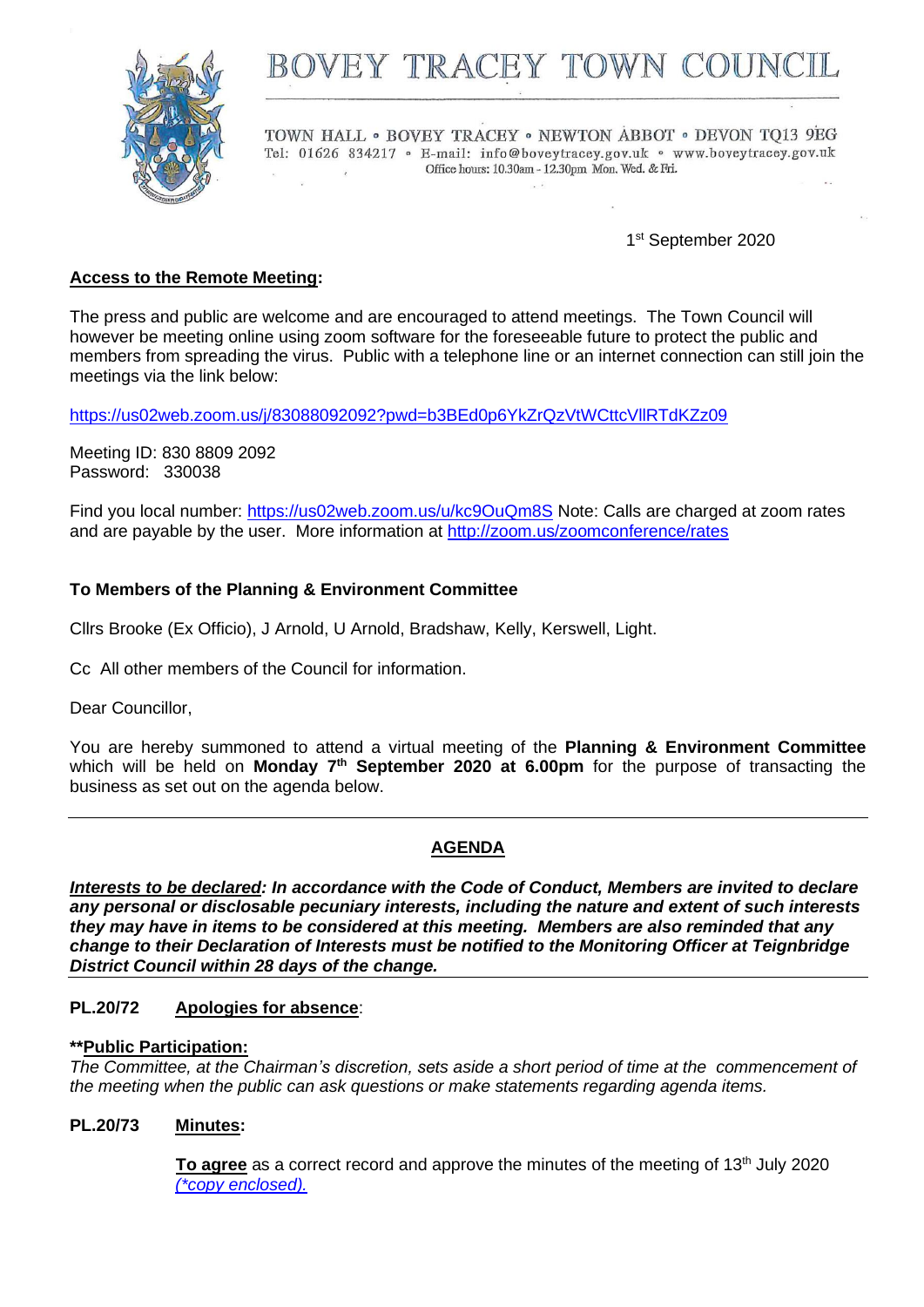## **PL.20/74 Standing Item – Climate Emergency:**

**To note** the Council Declaration and to embed the climate emergency declaration across all Council services, activities, plans and other relevant work, considering the environmental impact of decisions, ensuring a fully integrated approach to mitigating the impact of climate change.

# **PL.20/75 Consideration of Planning Applications**:

#### Deferred item:

a) **19/02541/MAJ** Construction of industrial building (for manufacturing, administration and support space), access and associated parking at land at Heathlands, Old Newton Road.

DNPA Applications listed to 7.8.20: None

TDC Applications listed to 14.8.20:

- b) **20/01412/NPA** Application for Prior Approval under Part 3 Class Q (a) & (B) and paragraph W of the GPDO for change of use of an agricultural building from agricultural use to one dwelling at Five Wyches Farm, Road from Lower Down Pottery to Fire Station.
- c) **20/01423/HOU** Insertion of new window openings to west elevation at Swallow Barn, Lower Bradley Farm.

DNPA Applications listed to 14 .8.20:

d) **0373/20** Timber garden building for use as ancillary accommodation; retention of garage, as approved under ref. 0592/18, for parking vehicles at Spring Gardens, Lowerdown.

TDC Applications listed to 21.8..20:

e) **20/01439/HOU** Proposed single storey rear extension at 1 Fairfield Close.

DNPA Applications listed to 21.8.20: None

TDC Applications listed to 28.8.20:

f) **20/01448/HOU** Construction of hardstanding with retaining wall at 10 Priory.

## **PL.20/76 Applications Delegated to the Town Clerk (Note):**

h) **20/01410/TPO** Remove limb of one ash tree where overhanging neighbouring property at Hilary House, Ashburton – Referred to TDC's Arboricultural Officer.

# **PL.20/77 Planning Decisions**:

a) Approvals:

TDC:

i) Change of use from commercial vehicle repairers to Use Classes B1, B2 & B8 with ancillary Sui Generis use for electric moped/motorcycle test facilities with wholesale distribution at Brian Harris Ltd, Pottery Road. (O)

ii) Fell one dead pine tree at Oaklands, Thorn Cross. (N/C)

iii) Prune one oak and one ash by up to 2m where overhanging at Oaklands, Thorn Cross. (N/C)

iv) Shorten limbs of one oak tree (T4) by 2m where overhanging road at Down Park. (N/C) v) Provision of hard standing at 14 & 16 Cromwells Way. (N/O)

vi) Conversion of existing garage, replacement garage and replacement conservatory with orangery at 9 Kiln Road. (N/O)

vii) Crown reduce three oaks and one beech at land south of Pottery Road. (Ref'd) viii) Stopping up of a section of the Public Right of Way, known as Bovey Tracey Footpath 8, and creation of new alternative section of footpath under Section 257 of the Town & Country Planning Act 1990 at land west of Blenheim Terrace. (Objection withdrawn) . ix) Detached garage with log store and studio over at Whitstone House. (N/O)